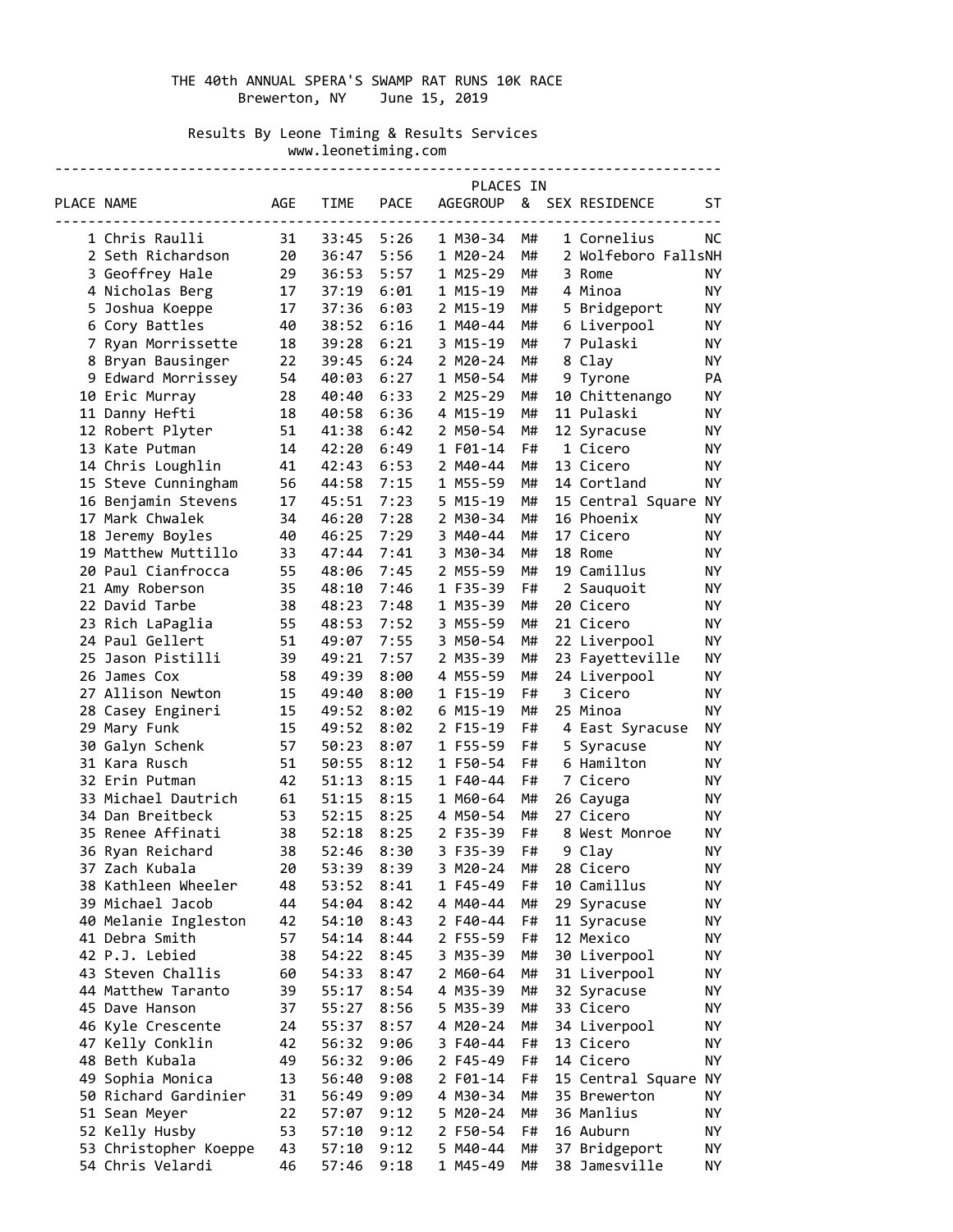| 55 Amber Shumway                         | 37 | 57:50            | 9:19 | 4 F35-39 | F# | 17 Oswego            | NY. |
|------------------------------------------|----|------------------|------|----------|----|----------------------|-----|
| 56 Katie Deanthony                       | 40 | 57:50            | 9:19 | 4 F40-44 | F# | 18 Clay              | NY. |
| 57 Joey Jerome                           | 41 | 58:10            | 9:22 | 6 M40-44 | M# | 39 Pulaski           | ΝY  |
| 58 Shannon Bausinger                     | 24 | 58:24            | 9:24 | 1 F20-24 | F# | 19 Clav              | ΝY  |
| 59 Kelly Dickter                         | 51 | 58:36            | 9:26 | 3 F50-54 | F# | 20 Baldwinsville     | ΝY  |
| 60 Matthew Furletti                      | 18 | 58:52            | 9:29 | 7 M15-19 | M# | 40 Clay              | ΝY  |
| 61 Timothy Whitmore                      | 40 | 59:20            | 9:33 | 7 M40-44 | M# | 41 Cicero            | ΝY  |
| 62 Sarah Wetsig                          | 33 | 59:26            | 9:34 | 1 F30-34 | F# | 21 Syracuse          | ΝY  |
| 63 Teresa Grant                          | 46 | 59:28            | 9:35 | 3 F45-49 | F# | 22 Schenectady       | NY  |
| 64 William Drapeau                       | 51 | 59:29            | 9:35 | 5 M50-54 | M# | 42 Schenectady       | ΝY  |
| 65 Zechariah Mientkiewi 27               |    | 59:33            | 9:36 | 3 M25-29 | M# | 43 Minoa             | NY  |
| 66 Michael Billington                    |    | 59:38            | 9:36 | 5 M30-34 | M# | 44 Cicero            | ΝY  |
|                                          | 33 |                  |      |          |    |                      |     |
| 67 Michael Tamilia                       | 57 | 59:47            | 9:38 | 5 M55-59 | M# | 45 Fayetteville      | ΝY  |
| 68 Brett Lindsay                         |    | 50 1:00:21       | 9:43 | 6 M50-54 | M# | 46 Central Square    | ΝY  |
| 69 Kaleigh Sharpe                        |    | 30 1:00:22       | 9:43 | 2 F30-34 | F# | 23 Syracuse          | ΝY  |
| 70 Esther Hatalla                        |    | 27 1:00:22       | 9:43 | 1 F25-29 | F# | 24 Central Square NY |     |
| 71 Ashley Bonaventura                    |    | 28 1:00:35       | 9:45 | 2 F25-29 | F# | 25 Cicero            | ΝY  |
| 72 Amy Furletti                          |    | 46 1:00:52       | 9:48 | 4 F45-49 | F# | 26 Clay              | NY  |
| 73 Samantha Shaffer                      |    | 33 1:00:54       | 9:48 | 3 F30-34 | F# | 27 Baldwinsville     | ΝY  |
| 74 Daniel Kanalev                        |    | 71 1:02:07 10:00 |      | 1 M70-74 | M# | 47 Syracuse          | ΝY  |
| 75 Danielle Tanton                       |    | 40 1:02:09 10:00 |      | 5 F40-44 | F# | 28 Liverpool         | ΝY  |
| 76 Anthony Ciciarelli                    |    | 12 1:02:18 10:02 |      | 1 M01-14 | M# | 48 Liverpool         | ΝY  |
| 77 Rebekah Wheeler                       |    | 43 1:02:21 10:02 |      | 6 F40-44 | F# | 29 Cazenovia         | ΝY  |
| 78 Kyle Taranto                          |    | 31 1:02:33 10:04 |      | 6 M30-34 | M# | 49 Syracuse          | ΝY  |
| 79 Charles Crary                         |    | 71 1:02:47 10:07 |      | 2 M70-74 | M# | 50 Syracuse          | ΝY  |
| 80 Caroline Desocio                      |    | 35 1:02:52 10:07 |      | 5 F35-39 | F# | 30 Clay              | NY  |
| 81 Anthony Petrarca                      |    | 41 1:03:03 10:09 |      | 8 M40-44 | M# | 51 Liverpool         | ΝY  |
| 82 Kevin Karoglanian                     |    | 36 1:03:11 10:10 |      | 6 M35-39 | M# | 52 Syracuse          | ΝY  |
| 83 Samuel Petrarca                       |    | 13 1:03:27 10:13 |      | 2 M01-14 | M# | 53 Liverpool         | ΝY  |
| 84 Kim Lupia                             |    | 50 1:03:46 10:16 |      | 4 F50-54 | F# | 31 Cicero            | NΥ  |
| 85 Robert Buckland                       |    | 47 1:03:59 10:18 |      | 2 M45-49 | M# | 54 Rome              | ΝY  |
| 86 Molly English-Bowers 58 1:04:11 10:20 |    |                  |      | 3 F55-59 | F# |                      | ΝY  |
| 87 Vishwas Patil                         |    |                  |      | 3 M45-49 | M# | 32 Liverpool         | ΝY  |
|                                          |    | 45 1:04:32 10:23 |      |          |    | 55 Fayetteville      |     |
| 88 Michael Goodfellow                    |    | 25 1:04:39 10:25 |      | 4 M25-29 | M# | 56 Jamesville        | ΝY  |
| 89 Audrey Kane                           |    | 57 1:04:54 10:27 |      | 4 F55-59 | F# | 33 Cicero            | ΝY  |
| 90 Bill Byrne                            |    | 70 1:05:39 10:34 |      | 3 M70-74 | M# | 57 Jamesville        | ΝY  |
| 91 Jocelyn Nackley                       |    | 26 1:05:44 10:35 |      | 3 F25-29 | F# | 34 Brewerton         | ΝY  |
| 92 Achyuth Pydmarri                      |    | 37 1:06:09 10:39 |      | 7 M35-39 | M# | 58 Fayetteville      | ΝY  |
| 93 Cathy Verginio                        |    | 58 1:06:10 10:39 |      | 5 F55-59 | F# | 35 Cicero            | NΥ  |
| 94 Rene Mahanna                          |    | 33 1:06:13 10:40 |      | 4 F30-34 | F# | 36 Canastota         | ΝY  |
| 95 Vivek Saxena                          |    | 42 1:06:35 10:43 |      | 9 M40-44 | M# | 59 Fayetteville      | NY  |
| 96 Elizabeth Bielass                     |    | 52 1:07:11 10:49 |      | 5 F50-54 | F# | 37 Brewerton         | NΥ  |
| 97 Kathy Hatter                          |    | 58 1:07:29 10:52 |      | 6 F55-59 | F# | 38 Fulton            | ΝY  |
| 98 Penny Noll                            |    | 66 1:07:59 10:57 |      | 1 F65-69 | F# | 39 Cazenovia         | ΝY  |
| 99 Kelly Parkhurst                       |    | 33 1:08:02 10:57 |      | 5 F30-34 | F# | 40 Central Square    | ΝY  |
| 100 Karen Velardi                        |    | 46 1:08:02 10:57 |      | 5 F45-49 | F# | 41 Jamesville        | ΝY  |
| 101 Chrissy Peterson                     |    | 40 1:08:20 11:00 |      | 7 F40-44 | F# | 42 Brewerton         | NY. |
| 102 Mark Gower                           |    | 50 1:08:29 11:02 |      | 7 M50-54 | M# | 60 Liverpool         | NY. |
| 103 Karen Parsons                        |    | 62 1:08:33 11:02 |      | 1 F60-64 | F# | 43 Baldwinsville     | ΝY  |
| 104 Adrian Szelazek                      |    | 36 1:08:36 11:03 |      | 8 M35-39 | M# | 61 Baldwinsville     | ΝY  |
| 105 Richard Cisar                        |    | 70 1:10:23 11:20 |      | 4 M70-74 | M# | 62 Brewerton         | ΝY  |
| 106 Kirstyn Hastings                     |    | 16 1:10:52 11:25 |      | 3 F15-19 | F# | 44 Central Square NY |     |
| 107 Julie Legnetto                       |    | 39 1:11:10 11:28 |      | 6 F35-39 | F# | 45 Syracuse          | ΝY  |
|                                          |    |                  |      |          |    | 63 Brewerton         |     |
| 108 Darrall Fogus                        |    | 63 1:11:12 11:28 |      | 3 M60-64 | M# |                      | ΝY  |
| 109 Deborah Marcheterre                  |    | 50 1:11:51 11:34 |      | 6 F50-54 | F# | 46 Syracuse          | ΝY  |
| 110 Sara Bond                            |    | 45 1:12:57 11:45 |      | 6 F45-49 | F# | 47 Baldwinsville     | NY. |
| 111 Aiden Crysler                        |    | 9 1:13:15 11:48  |      | 3 M01-14 | M# | 64 Preble            | ΝY  |
| 112 Jennifer Rhoades                     |    | 48 1:13:34 11:51 |      | 7 F45-49 | F# | 48 Cleveland         | ΝY  |
| 113 Maggie Perski                        |    | 43 1:14:12 11:57 |      | 8 F40-44 | F# | 49 Syracuse          | NY. |
| 114 Melissa Crysler                      |    | 34 1:14:32 12:00 |      | 6 F30-34 | F# | 50 Preble            | NY. |
| 115 Riki Lebied                          |    | 38 1:14:50 12:03 |      | 7 F35-39 | F# | 51 Liverpool         | ΝY  |
| 116 Tammy Gower                          |    | 50 1:15:07 12:06 |      | 7 F50-54 | F# | 52 Liverpool         | ΝY  |
| 117 Dick Maloney                         |    | 70 1:16:44 12:21 |      | 5 M70-74 | M# | 65 Liverpool         | NY. |
| 118 Stephanie Lyons                      |    | 30 1:16:58 12:24 |      | 7 F30-34 | F# | 53 Central Square NY |     |
| 119 Mary Sanford                         |    | 52 1:17:16 12:26 |      | 8 F50-54 | F# | 54 Central Square NY |     |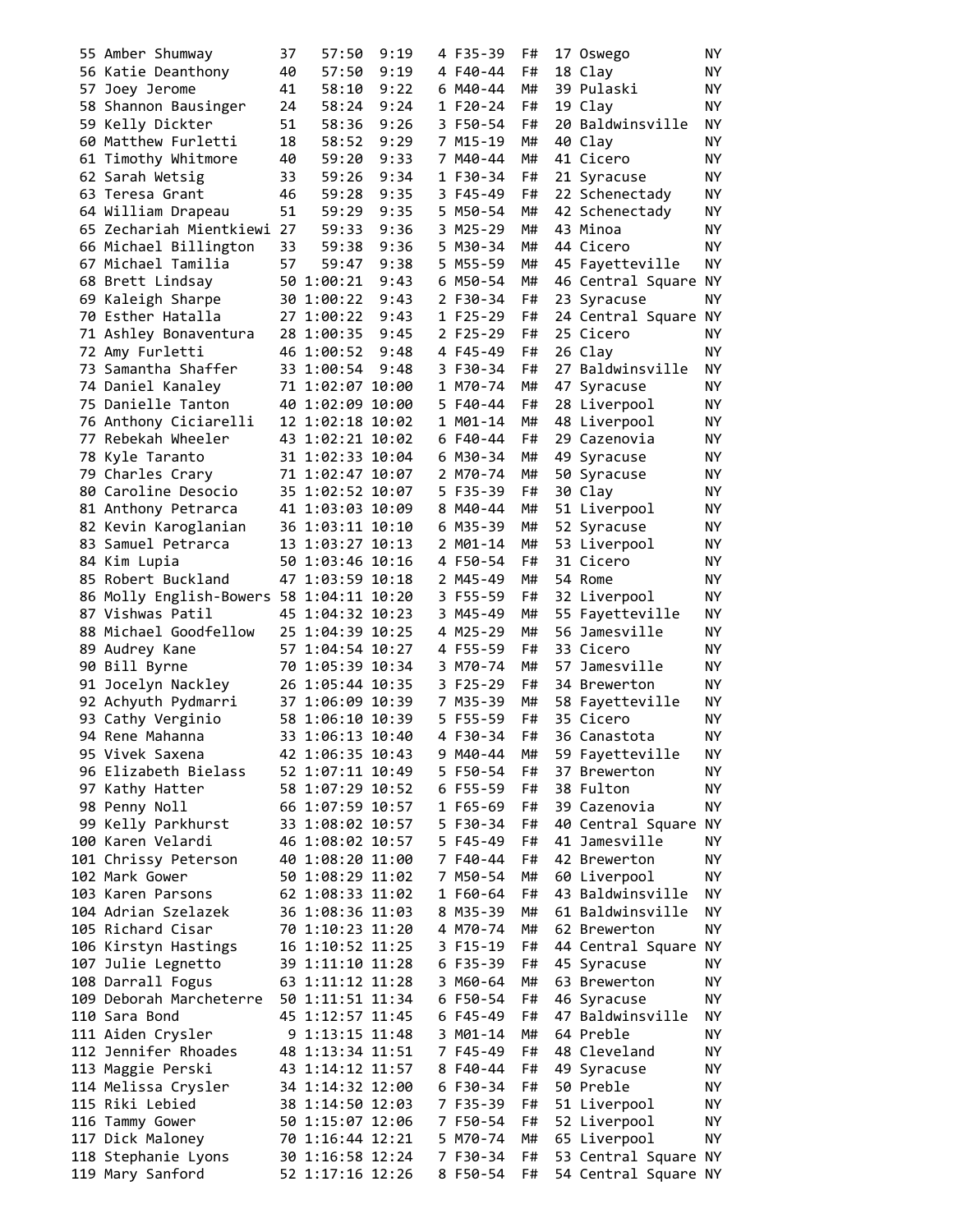| 120 Tracy Ogren         | 58 1:18:56 12:43 | 7 F55-59   | F# | 55 Hamilton             | ΝY        |
|-------------------------|------------------|------------|----|-------------------------|-----------|
| 121 Laura Walker        | 29 1:18:56 12:43 | 4 F25-29   | F# | 56 Syracuse             | <b>NY</b> |
| 122 Ronald Hanley       | 61 1:19:06 12:44 | 4 M60-64   | M# | 66 Liverpool            | ΝY        |
| 123 Sue Perkins         | 52 1:22:34 13:18 | 9 F50-54   | F# | 57 Fulton               | ΝY        |
| 124 Rick Rossen         | 56 1:22:42 13:19 | 6 M55-59   | M# | 67 Fabius               | <b>NY</b> |
| 125 Kaitlyn Nowodworski | 27 1:23:26 13:26 | $5 F25-29$ | F# | 58 Brewerton            | <b>NY</b> |
| 126 Bridget Rossen      | 56 1:23:29 13:27 | 8 F55-59   | F# | 59 Fabius               | ΝY        |
| 127 Kelli McArdell      | 28 1:25:29 13:46 | $6F25-29$  | F# | 60 Baldwinsville        | ΝY        |
| 128 Candy McArdell      | 58 1:26:06 13:52 | 9 F55-59   |    | F# 61 Baldwinsville     | ΝY        |
| 129 Melissa Zablotny    | 37 1:32:39 14:55 | 8 F35-39   | F# | 62 Liverpool            | <b>NY</b> |
| 130 Maribeth Homa       | 47 1:34:02 15:08 | 8 F45-49   |    | F# 63 North Syracuse NY |           |
| 131 Ellen Brunet        | 58 1:34:03 15:09 | 10 F55-59  | F# | 64 Parish               | ΝY        |
| 132 Kelly Neish         | 48 1:34:39 15:14 | 9 F45-49   | F# | 65 Baldwinsville        | ΝY        |
| 133 Joseph Monfiletto   | 62 1:34:42 15:15 | 5 M60-64   | M# | 68 Munnsville           | ΝY        |
| 134 Cindy Hans          | 56 1:35:05 15:19 | 11 F55-59  | F# | 66 East Syracuse        | ΝY        |
|                         |                  |            |    |                         |           |

AGE GROUP AWARDS

MALE OVERALL RESULTS

| PLACE NAMF     |  | AGF TTMF RESTDENCE ST |     |
|----------------|--|-----------------------|-----|
| 1 Chris Raulli |  | 31 33:45 Cornelius    | NC. |

FEMALE OVERALL RESULTS

| PLACE NAME    |  | AGE TIME RESIDENCE ST |    |
|---------------|--|-----------------------|----|
| 1 Kate Putman |  | 14 42:20 Cicero       | NΥ |

MALE AGE GROUP: 1 - 14

| PLACE O'All NAME |                                                                      | AGF TIME RESIDENCE                                               | ST.             |
|------------------|----------------------------------------------------------------------|------------------------------------------------------------------|-----------------|
| $\mathcal{P}$    | 1 76 Anthony Ciciarelli<br>83 Samuel Petrarca<br>3 111 Aiden Crysler | 12 1:02:18 Liverpool<br>13 1:03:27 Liverpool<br>9 1:13:15 Preble | NY.<br>ΝY<br>ΝY |

## FEMALE AGE GROUP: 1 - 14

| PLACE O'A11 NAME |                    |  | AGF TIME RESTDENCE      | $\sim$ 51 |
|------------------|--------------------|--|-------------------------|-----------|
|                  | 1 49 Sophia Monica |  | 13 56:40 Central Square | NY.       |

### MALE AGE GROUP: 15 - 19

|   | PLACE O'All NAME                   |                | AGE TIME RESTDENCE  | ST       |
|---|------------------------------------|----------------|---------------------|----------|
| 2 | 4 Nicholas Berg<br>5 Joshua Koeppe | 17 37:19 Minoa | 17 37:36 Bridgeport | ΝY<br>ΝY |
|   | 7 Ryan Morrissette                 |                | 18 39:28 Pulaski    | NY.      |

|                  | FFMALF AGF GROUP: $15 - 19$ |                 |                    |     |
|------------------|-----------------------------|-----------------|--------------------|-----|
| PLACE O'A11 NAME |                             |                 | AGE TIME RESIDENCE | ST. |
|                  | 1 27 Allison Newton         | 15 49:40 Cicero |                    | NY. |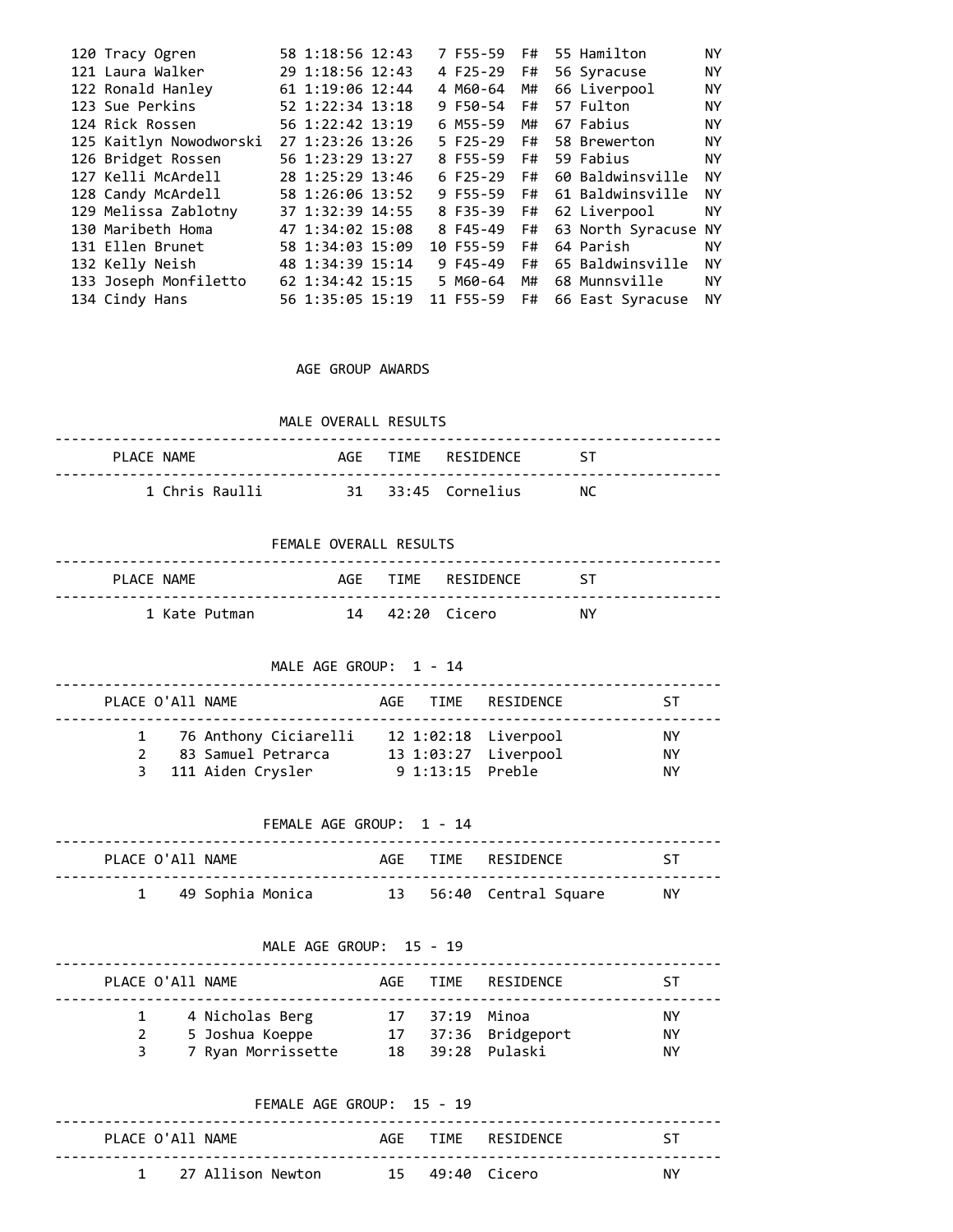| 29 Mary Funk         |  | 15 49:52 East Syracuse    | NΥ |
|----------------------|--|---------------------------|----|
| 106 Kirstyn Hastings |  | 16 1:10:52 Central Square | ΝY |

MALE AGE GROUP: 20 - 24

| PLACE O'All NAME |                   |      |               | AGE TIME RESIDENCE       | -ST |
|------------------|-------------------|------|---------------|--------------------------|-----|
|                  | 2 Seth Richardson |      |               | 20 36:47 Wolfeboro Falls | NН  |
|                  | 8 Bryan Bausinger |      | 22 39:45 Clay |                          | NY. |
| $\mathbf{R}$     | 37 Zach Kubala    | 20 I |               | 53:39 Cicero             | NΥ  |

FEMALE AGE GROUP: 20 - 24

|  | PLACE O'All NAME |                                      |  | AGF TIME RESIDENCE | 5. ST     |
|--|------------------|--------------------------------------|--|--------------------|-----------|
|  |                  | 1 58 Shannon Bausinger 24 58:24 Clay |  |                    | <b>NY</b> |

MALE AGE GROUP: 25 - 29

| PLACE O'All NAME                    |                                        |               | AGE TIME RESIDENCE   | sт                    |
|-------------------------------------|----------------------------------------|---------------|----------------------|-----------------------|
| 1 3 Geoffrey Hale<br>10 Eric Murray | 65 Zechariah Mientkiewi 27 59:33 Minoa | 29 36:53 Rome | 28 40:40 Chittenango | ΝY<br><b>NY</b><br>NΥ |

FEMALE AGE GROUP: 25 - 29

|              | PLACE O'All NAME |                       |                   | AGE TIME RESIDENCE        | -ST |
|--------------|------------------|-----------------------|-------------------|---------------------------|-----|
|              |                  | 1 70 Esther Hatalla   |                   | 27 1:00:22 Central Square | NY. |
| 2            |                  | 71 Ashley Bonaventura | 28 1:00:35 Cicero |                           | NY. |
| $\mathbf{3}$ |                  | 91 Jocelyn Nackley    |                   | 26 1:05:44 Brewerton      | ΝY  |

MALE AGE GROUP: 30 - 34

| PLACE O'All NAME   |                                                                  |               | AGE TIME RESIDENCE                     | -ST            |
|--------------------|------------------------------------------------------------------|---------------|----------------------------------------|----------------|
| $\mathcal{P}$<br>२ | 1 17 Mark Chwalek<br>19 Matthew Muttillo<br>50 Richard Gardinier | 33 47:44 Rome | 34 46:20 Phoenix<br>31 56:49 Brewerton | ΝY<br>ΝY<br>NΥ |

FEMALE AGE GROUP: 30 - 34

| PLACE O'All NAME |                                                                 |  | AGE TIME RESIDENCE                                                   | -ST             |
|------------------|-----------------------------------------------------------------|--|----------------------------------------------------------------------|-----------------|
| 2                | 1 62 Sarah Wetsig<br>69 Kaleigh Sharpe<br>3 73 Samantha Shaffer |  | 33 59:26 Syracuse<br>30 1:00:22 Syracuse<br>33 1:00:54 Baldwinsville | NY.<br>ΝY<br>ΝY |

MALE AGE GROUP: 35 - 39

|  | PLACE O'All NAME    |  | AGF TIME RESIDENCE    | -ST |
|--|---------------------|--|-----------------------|-----|
|  | 1 22 David Tarbe    |  | 38 48:23 Cicero       | NY. |
|  | 2 25 Jason Pistilli |  | 39 49:21 Fayetteville | NY. |
|  | 3 42 P.J. Lebied    |  | 38 54:22 Liverpool    | ΝY  |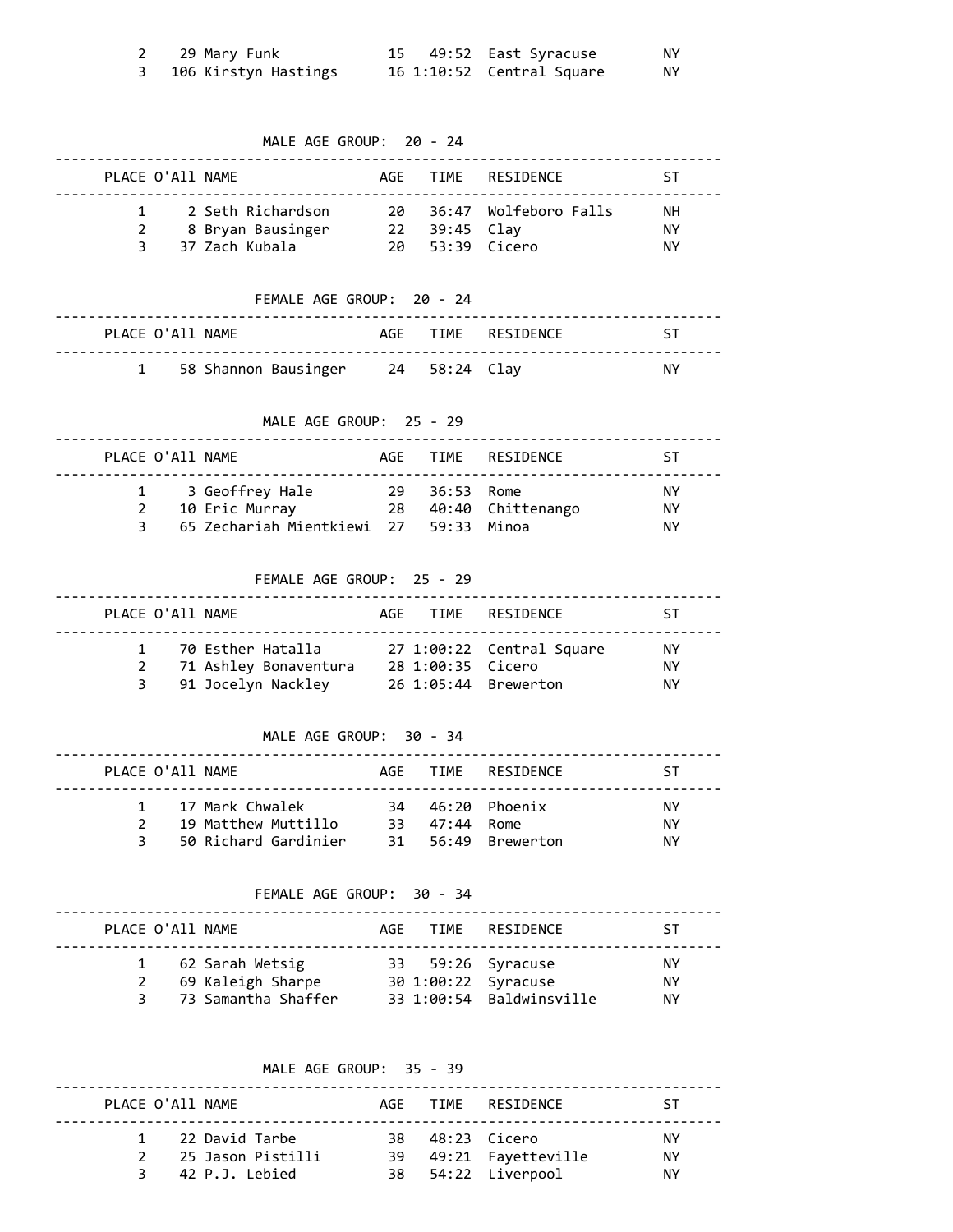## FEMALE AGE GROUP: 35 - 39

|               | PLACE O'All NAME  |               | AGE TIME RESIDENCE   | -ST |
|---------------|-------------------|---------------|----------------------|-----|
|               | 1 21 Amy Roberson |               | 35 48:10 Sauquoit    | NY. |
| $\mathcal{P}$ | 35 Renee Affinati |               | 38 52:18 West Monroe | ΝY  |
|               | 36 Ryan Reichard  | 38 52:46 Clay |                      | ΝY  |

MALE AGE GROUP: 40 - 44

| PLACE O'All NAME |                                                           |                                      | AGE TIME RESIDENCE | <b>ST</b>      |
|------------------|-----------------------------------------------------------|--------------------------------------|--------------------|----------------|
| 2<br>3           | 1 6 Cory Battles<br>14 Chris Loughlin<br>18 Jeremy Boyles | 41  42:43  Cicero<br>40 46:25 Cicero | 40 38:52 Liverpool | ΝY<br>ΝY<br>ΝY |

FEMALE AGE GROUP: 40 - 44

| PLACE O'All NAME |                                                            |  | AGE TIME RESIDENCE                                      | -ST                    |
|------------------|------------------------------------------------------------|--|---------------------------------------------------------|------------------------|
| 2<br>3           | 32 Erin Putman<br>40 Melanie Ingleston<br>47 Kelly Conklin |  | 42 51:13 Cicero<br>42 54:10 Syracuse<br>42 56:32 Cicero | <b>NY</b><br>ΝY<br>NY. |

MALE AGE GROUP: 45 - 49

| PLACE O'ATT NAME                                                              |                 | AGE TIME RESIDENCE                                | ST.              |
|-------------------------------------------------------------------------------|-----------------|---------------------------------------------------|------------------|
| 54 Chris Velardi<br>85 Robert Buckland<br>$\mathcal{P}$<br>3 87 Vishwas Patil | 47 1:03:59 Rome | 46 57:46 Jamesville<br>45 1:04:32    Favetteville | NY.<br>ΝY<br>NY. |

FEMALE AGE GROUP: 45 - 49

| PLACE O'All NAME |                     |     | AGF TIME RESIDENCE   | -ST |
|------------------|---------------------|-----|----------------------|-----|
|                  | 38 Kathleen Wheeler |     | 48 53:52 Camillus    | NY. |
|                  | 48 Beth Kubala      | 49. | 56:32 Cicero         | NY. |
|                  | 3 63 Teresa Grant   |     | 46 59:28 Schenectady | ΝY  |

MALE AGE GROUP: 50 - 54

| PLACE O'All NAME |                                                           |    | AGF TIME RESIDENCE                                      | ST                     |
|------------------|-----------------------------------------------------------|----|---------------------------------------------------------|------------------------|
|                  | 9 Edward Morrissey<br>12 Robert Plyter<br>24 Paul Gellert | 51 | 54 40:03 Tyrone<br>51 41:38 Syracuse<br>49:07 Liverpool | PА<br><b>NY</b><br>NY. |

## FEMALE AGE GROUP: 50 - 54

|   | PLACE O'All NAME |    | AGE TIME RESTDENCE  | -ST |
|---|------------------|----|---------------------|-----|
|   | 1 31 Kara Rusch  |    | 51 50:55 Hamilton   | NY. |
|   | 2 52 Kelly Husby |    | 53 57:10 Auburn     | NΥ  |
| 3 | 59 Kelly Dickter | 51 | 58:36 Baldwinsville | NΥ  |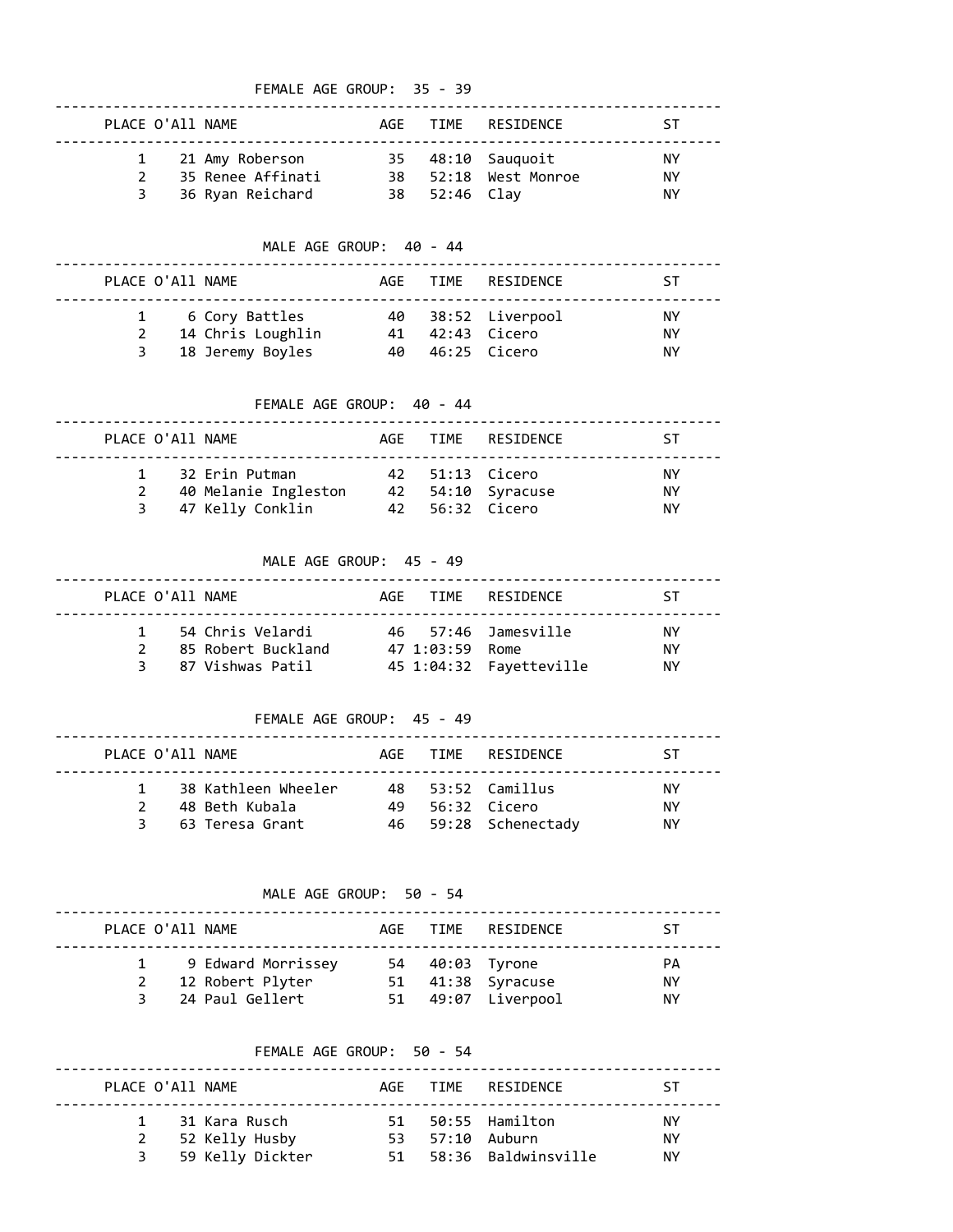| MALE AGE GROUP: 55 - 59   |                                                                                                                             |  |  |                    |                                     |  |
|---------------------------|-----------------------------------------------------------------------------------------------------------------------------|--|--|--------------------|-------------------------------------|--|
| PLACE O'All NAME          |                                                                                                                             |  |  | AGE TIME RESIDENCE | ST.                                 |  |
|                           | 1 15 Steve Cunningham 56 44:58 Cortland<br>2 20 Paul Cianfrocca 55 48:06 Camillus<br>3 23 Rich LaPaglia 55 48:53 Cicero     |  |  |                    | NY.<br><b>NY</b><br><b>NY</b>       |  |
| FEMALE AGE GROUP: 55 - 59 |                                                                                                                             |  |  |                    |                                     |  |
| PLACE O'All NAME          |                                                                                                                             |  |  | AGE TIME RESIDENCE | ST                                  |  |
| $\overline{3}$            | 1 30 Galyn Schenk 57 50:23 Syracuse<br>2 41 Debra Smith 57 54:14 Mexico<br>86 Molly English-Bowers 58 1:04:11 Liverpool     |  |  |                    | NY.<br>NY.<br><b>NY</b>             |  |
|                           | MALE AGE GROUP: 60 - 64                                                                                                     |  |  |                    |                                     |  |
|                           | PLACE O'All NAME                                                                                                            |  |  | AGE TIME RESIDENCE | ST.                                 |  |
|                           | 1 33 Michael Dautrich 61 51:15 Cayuga<br>2 43 Steven Challis 60 54:33 Liverpool<br>3 108 Darrall Fogus 63 1:11:12 Brewerton |  |  |                    | <b>NY</b><br><b>NY</b><br><b>NY</b> |  |
| FEMALE AGE GROUP: 60 - 64 |                                                                                                                             |  |  |                    |                                     |  |
| PLACE O'All NAME          |                                                                                                                             |  |  | AGE TIME RESIDENCE | ST                                  |  |
| $1 \quad$                 | 103 Karen Parsons 62 1:08:33 Baldwinsville                                                                                  |  |  |                    | <b>NY</b>                           |  |

 MALE AGE GROUP: 65 - 69 -------------------------------------------------------------------------------- PLACE O'All NAME **AGE TIME** RESIDENCE ST --------------------------------------------------------------------------------

|                  | FFMALF AGF GROUP: $65 - 69$ |                      |     |
|------------------|-----------------------------|----------------------|-----|
| PLACE O'A11 NAME |                             | AGE TIME RESIDENCE   | -ST |
| 1 98 Penny Noll  |                             | 66 1:07:59 Cazenovia | NY. |

| MALE AGE GROUP: 70 - 74 |  |                                                          |  |  |                                                                     |                              |
|-------------------------|--|----------------------------------------------------------|--|--|---------------------------------------------------------------------|------------------------------|
| PLACE O'All NAME        |  |                                                          |  |  | AGE TIME RESIDENCE                                                  | sт                           |
|                         |  | 1 74 Daniel Kanaley<br>79 Charles Crary<br>90 Bill Byrne |  |  | 71 1:02:07 Syracuse<br>71 1:02:47 Syracuse<br>70 1:05:39 Jamesville | <b>NY</b><br><b>NY</b><br>ΝY |

|                  | FEMALE AGE GROUP: 70 - 74 |  |                       |  |
|------------------|---------------------------|--|-----------------------|--|
| PLACE O'All NAME |                           |  | AGF TIME RESTDENCE ST |  |
|                  |                           |  |                       |  |